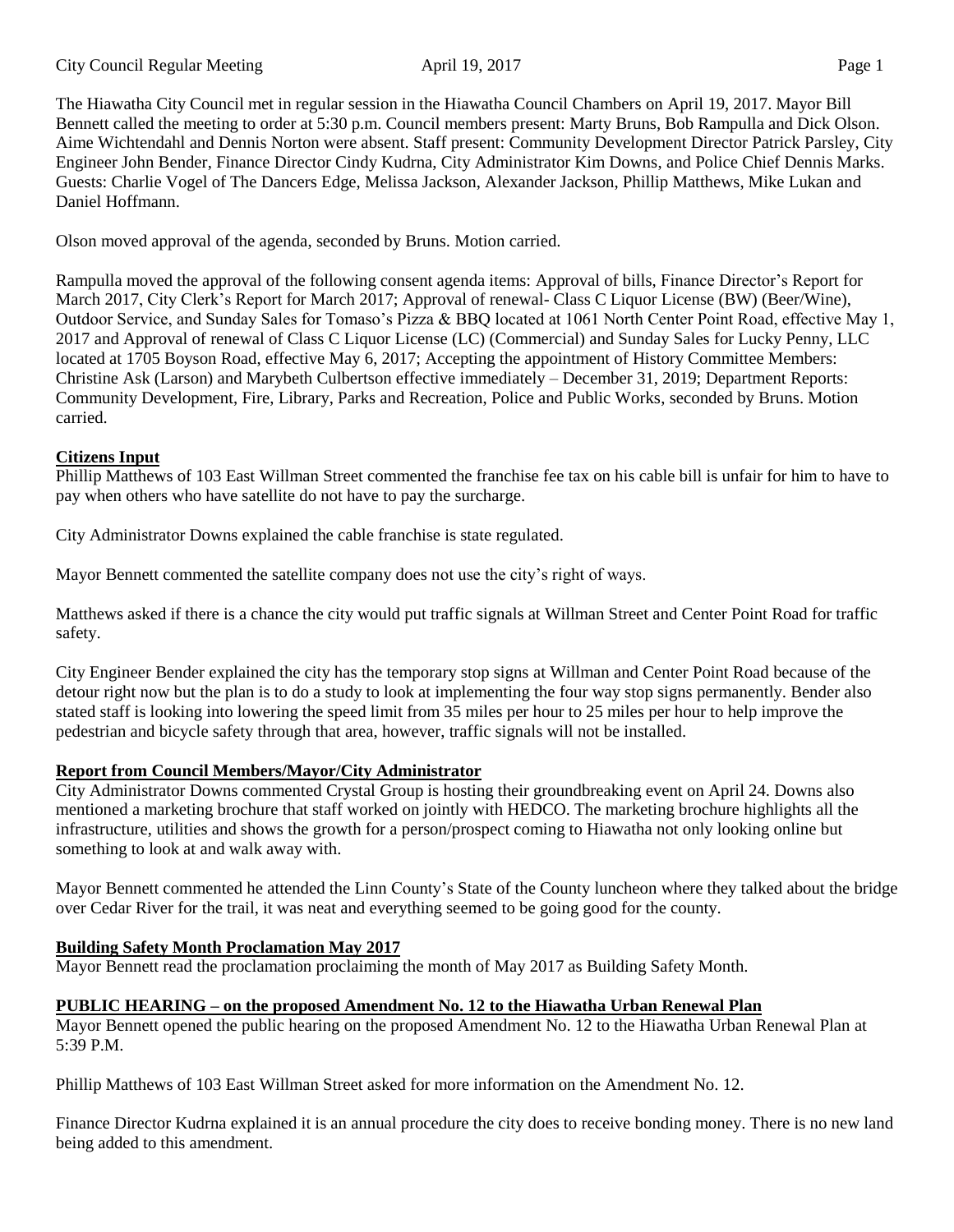No additional written or public comments were received at or prior to the public hearing. Public Hearing closed at 5:41 P.M.

Olson presented RESOLUTION #17-068 determining an area of the City to be an economic development area, and that the rehabilitation, conservation, redevelopment, development or a combination thereof, of such area is necessary in the interest of the public health, safety or welfare of the residents of the City; designating such area as appropriate for urban renewal projects; and adopting the Amendment No. 12 to the Hiawatha Urban Renewal Plan, seconded by Rampulla. Roll call vote: AYES: Bruns, Olson, Rampulla. NAYS: None. ABSENT: Wichtendahl and Norton. **RESOLUTION #17-068 adopted.**

### **Not to Exceed \$3,780,000 General Obligation Capital Loan Notes**

Bruns presented RESOLUTION #17-069 fixing date (May 3, 2017  $\overline{\omega}$  5:30 P.M.) for a meeting on the authorization of a Loan Agreement and the issuance of Not to Exceed \$3,780,000 General Obligation Capital Loan Notes of the City of Hiawatha, State of Iowa (For Essential Corporate Purposes), and providing for publication of notice thereof, seconded by Olson. Roll call vote: AYES: Rampulla, Bruns, Olson. NAYS: None. ABSENT: Wichtendahl and Norton. **RESOLUTION #17-069 adopted.** 

# **Not to Exceed \$1,485,000 General Obligation Capital Loan Notes**

Rampulla presented RESOLUTION #17-070 fixing date (May 3, 2017 @ 5:30 P.M.) for a meeting on the authorization of a Loan Agreement and the issuance of Not to Exceed \$1,485,000 General Obligation Capital Loan Notes of the City of Hiawatha, State of Iowa (For Essential Corporate Purposes), and providing for publication of notice thereof, seconded by Bruns. Roll call vote: AYES: Olson, Bruns, Rampulla. NAYS: None. ABSENT: Wichtendahl and Norton. **RESOLUTION #17-070 adopted.** 

#### **Approving an "At Your Own Risk" Building Permit to begin construction on a commercial building addition for Dancer's Edge located at 1550 Hawkeye Drive**

Olson presented RESOLUTION #17-071 approving an "At Your Own Risk" Building Permit to begin construction on a commercial building addition for Dancer's Edge located at 1550 Hawkeye Drive, seconded by Bruns. Roll call vote: AYES: Bruns, Olson, Rampulla. NAYS: None. ABSENT: Wichtendahl and Norton. **RESOLUTION #17-071 adopted.** 

# **Approving an "At Your Own Risk" Building Permit to begin construction on a new commercial building for Crystal Group located at 855 Metzger Drive**

Bruns presented RESOLUTION #17-072 approving an "At Your Own Risk" Building Permit to begin construction on a new commercial building for Crystal Group located at 855 Metzger Drive, seconded by Rampulla. Roll call vote: AYES: Olson, Rampulla, Bruns. NAYS: None. ABSENT: Wichtendahl and Norton. **RESOLUTION #17-072 adopted.** 

# **Supporting the submittal of a State Financial Assistance Program Application for Crystal Group**

Olson presented RESOLUTION #17-073 supporting the submittal of a State Financial Assistance Program Application for Crystal Group, seconded by Rampulla. Roll call vote: AYES: Rampulla, Bruns, Olson. NAYS: None. ABSENT: Wichtendahl and Norton. **RESOLUTION #17-073 adopted.** 

### **2016-2017 Emmons Street/North Center Point Road/Robins Road Intersection Improvements Phase 2 Roadway Package Project**

Rampulla presented RESOLUTION #17-074 approving application for Partial Pay Estimate #5 for the 2016-2017 Emmons Street/North Center Point Road/Robins Road Intersection Improvements Phase 2 Roadway Package Project, and directing City Clerk to make payment to Rathje Construction Co., of Marion, Iowa, in the amount of \$582,702.46, seconded by Olson. Roll call vote: AYES: Bruns, Rampulla, Olson. NAYS: None. ABSENT: Wichtendahl and Norton. **RESOLUTION #17-074 adopted.** 

### **Approving payment for the display of fireworks in connection with a multi-year agreement with J&M Displays and approving entering into an agreement and payment for use of Waterhouse property as a launch site during the Hiawatha Fun Fest**

Bruns presented RESOLUTION #17-075 authorizing city staff to make payment for the expenses required to put on fireworks display during the Hiawatha Fun Fest Celebration in the amount of \$6,500.00, approval of entering into an agreement with the Waterhouse family and payment for the expenses required to secure the use of Waterhouse property as